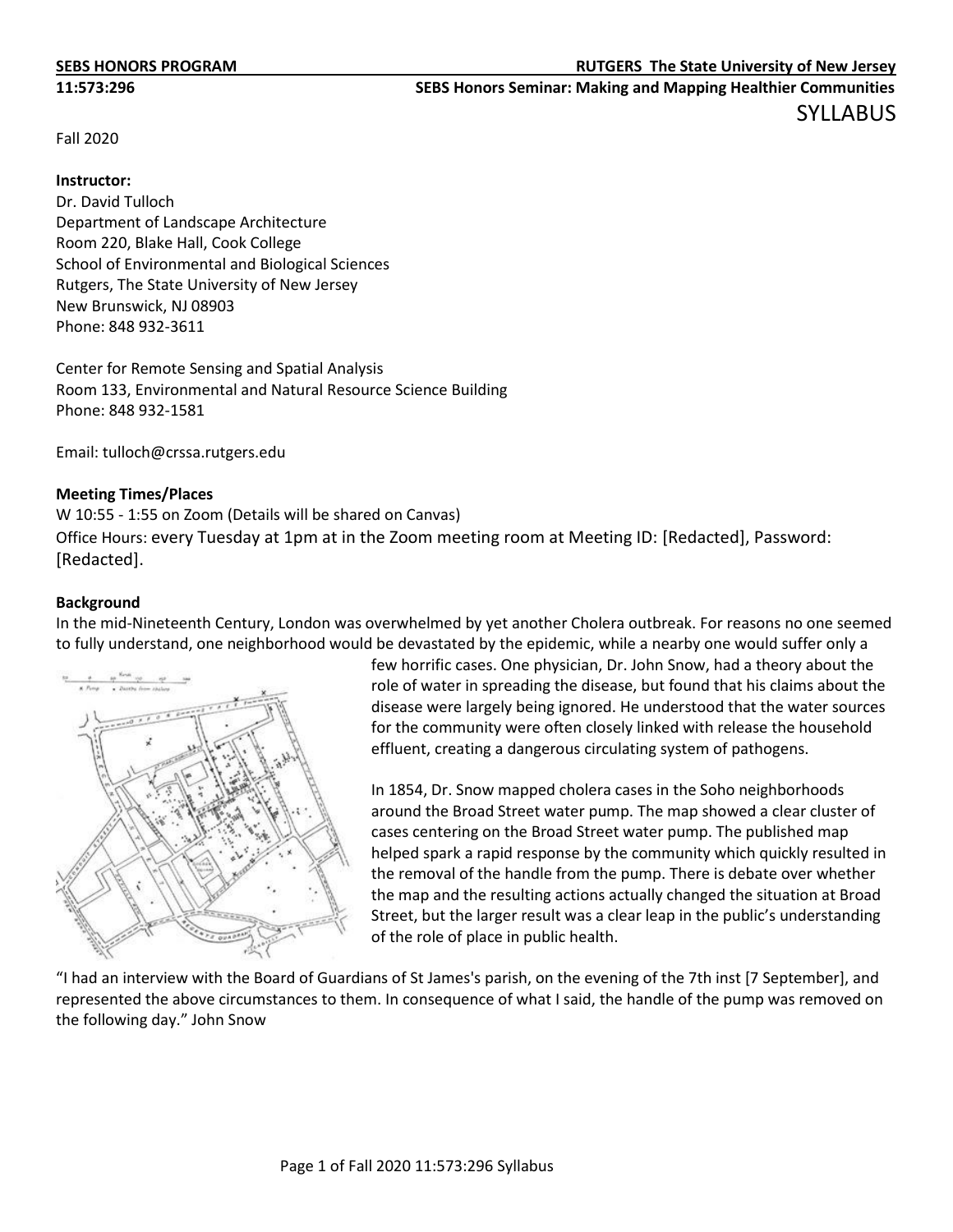# **Course Description**

The story of Dr. Snow and his cholera map is retold often because it clearly demonstrates the spatial relationship between our physical environment and human health. In NJ, childhood obesity is linked with the parks and convenience stores in the neighborhood near a child's home. This class will explore those linkages and our abilities to shape them.

After an initial overview of the topic, we will begin by learning about geospatial technologies and the role of mapping in public health. We will learn basic GIS operations and techniques so that we can make custom maps for the class, through a series of weekly GIS lab exercises.

We will then look at how communities are shaped and how they shape our health. We will ask questions about planning and design changes that can be made to improve health in communities. The class will work to identify changes that could be made to address specific health concerns or issues.

Finally, we will use a series of 3 projects to combine what we learn with the skills you bring to class. These projects will allow the class to produce products that can be shared with an outside audience and demonstrate the multidisciplinary nature of these topics.

# **Class Outline**

# I. INTRODUCTION

II. MAPPING HEALTHIER COMMUNITIES Place matters

Mapping techniques and software Spatial analysis and map design

III. MAKING HEALTHIER COMMUNITIES

Design matters Design for active exercise and walkability Design for healthier eating/food supply Design for better physical environment

# IV. APPLICATIONS

Geohealth Health analyses and applications:

# **Class Schedule**

September 2 – First Day October 7 -- First Project November 4 – Second Project Nov 25 – "Friday" classes Dec 9 -- Final class – Final project due

# **Due Dates**

Except for circumstances truly beyond the student's control (like medical treatment), all assignments are due at the dates and times specified throughout the semester. Projects that are incomplete on the due date should still be submitted on the date it is due to receive at least partial credit.

Any work submitted late without an excused absence or prior agreement with the instructor will be penalized a letter grade for each day past due. Working beyond a due date is both unrealistic in a professional planning setting and unfair to your classmates in this course. The lessons involved in balancing the workload of this class with demanding classes (like organic chemistry or Calc II) is an important part of the honors program.